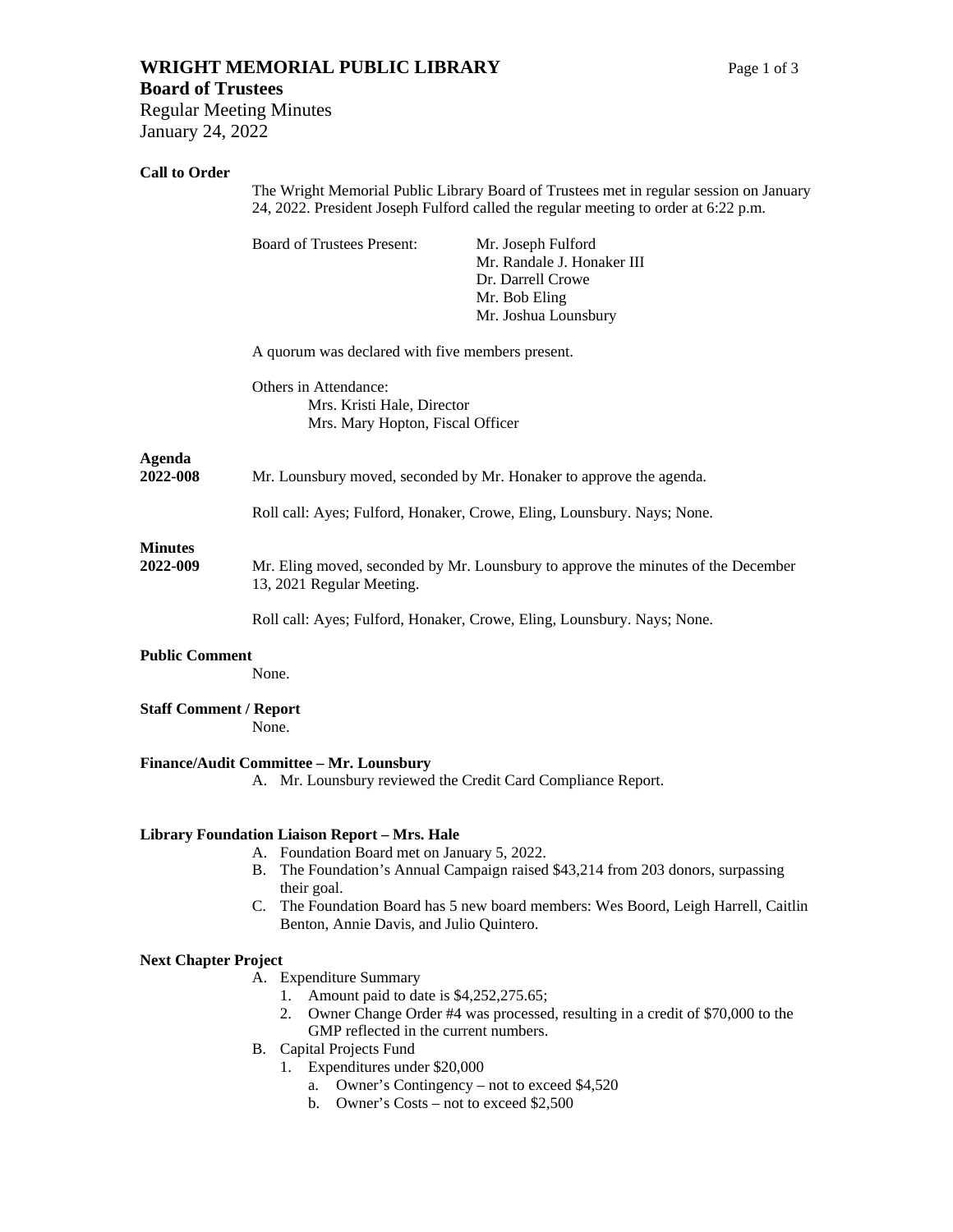## **WRIGHT MEMORIAL PUBLIC LIBRARY** Page 2 of 3

Roll call: Ayes; Fulford, Honaker, Crowe, Eling, Lounsbury. Nays; None.

- C. Project Budget and Update
	- 1. The current budget is \$5,109,379.
	- 2. The front door and North Reading Room reopened to the public on 1/19/22.
	- 3. The fireplace is fully installed in the South Reading Room.
	- 4. The Shank Conference Room furnishings are installed. Two additional chairs will be ordered.
	- 5. Technology hardware in the Community Room is delayed.
	- 6. Additional fabric for historic chair upholstery will be ordered for future use.
	- 7. Configuration of adult computer countertop is being reviewed.
	- 8. Children's Terrace will be open for patron use when weather is 50 -85 degrees.
	- 9. Invitations will be sent to project partners and major donors for March 18 Ribbon Cutting.

### **Fiscal Officer's Report – Mrs. Hopton**

- A. Financial Report December 2021
- B. Contributions & Donations December 2021
- **2022-011** Mr. Lounsbury moved, seconded by Mr. Eling to accept the Financial Report December 2021, and Contributions & Donations – December 2021.

Roll call: Ayes; Fulford, Honaker, Crowe, Eling, Lounsbury. Nays; None.

#### **Director's Report – Mrs. Hale**

- A. Library Usage Report and Collection Statistics addendum
	- 1. Usage and building visits are making a slow comeback; a few areas of usage exceeded 2019 figures.
- B. Library Highlights addendum
- C. Updates
	- 1. Pandemic update WMPL continues to follow CDC guidelines.
	- 2. Facilities
		- a. A weathervane will be ordered, with total installed cost of under \$1000
		- b. WMPL will continue native plant education in 2022, including a native plant garden.
	- 3. Staff Several shelving positions remain unfilled. Staff evaluations and pay increases were delivered.
	- 4. Technology
		- a. Four adult computers are deployed in the renovated main floor. New task chairs have been delayed.
	- 5. Collections, Services, & Programs
		- a. WMPL's first in-person program in the new Community Room will be a Far Hills Speaker Series event on Feb. 20, 2022.
	- 6. Community Engagement
		- a. Media messages have focused on main floor reopening and Foundation success.
		- b. Plans are underway for a celebratory Ribbon Cutting of the Next Chapter Renovation.
	- 7. Other Updates